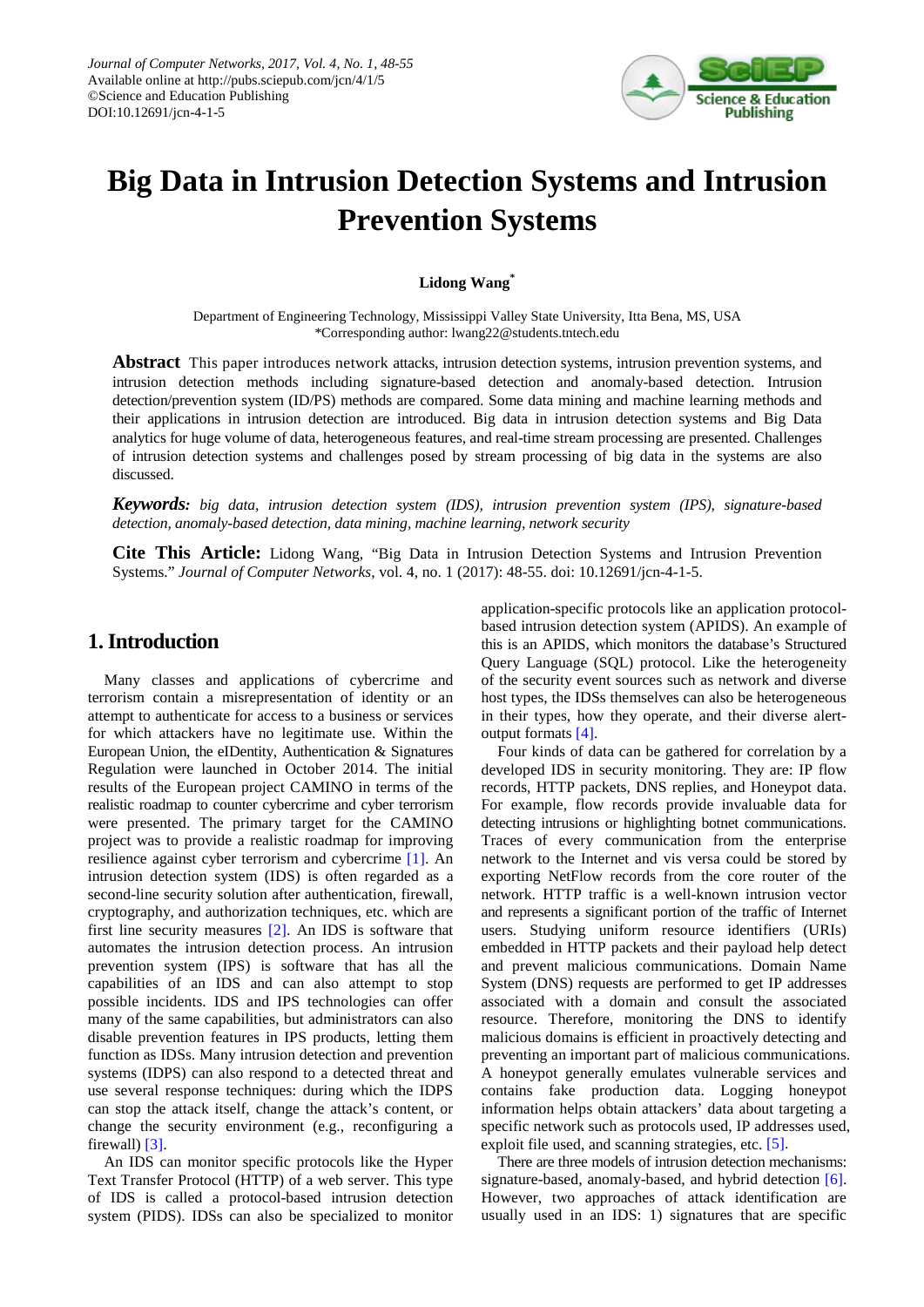defined elements of the network traffic and are possibly useful for identification; and 2) anomalies that are some deviation of the normal network behaviour. In the above both situations, one must pre-define the form of the signature and the network's normal behaviour [\[7\].](#page-6-6) Signature detection is also called misuse detection.

This paper focuses on the following aspects: 1) attacks and intrusion detection methods including IDPS and attacks, signature-based detection, anomaly-based detection, and the challenges of intrusion detection systems; 2) some data mining and machine learning methods used in intrusion detection systems; 3) big data in intrusion detection systems including huge volumes of data and data fusion for heterogeneous sources, and real-time stream data and big data stream processing.

## **2. Attacks and Intrusion Detection Methods**

#### **2.1. Intrusion Detection and Prevention Systems (IDPS) and Attacks**

Attacks can be divided into the following four main categories  $[2,7,8]$ : 1) denial of service  $(DoS)$  — an attacker tries to prevent legitimate users from using a service; 2) probe — an attacker tries to find information about the target host through ways such as scanning victims to get information about available services and the operating system; 3) U2R (user to root) — unauthorized access to local superuser (root) privileges; and 4) R2L (remote to local) — unauthorized access from a remote machine through approaches such as guessing password to obtain a local account on the victim host.

An advanced persistent threat (APT) is a targeted attack against a high-value asset or physical system. APT attackers often leverage stolen user credentials or zero-day exploits to avoid triggering alerts. Thus, this type of attack can take place over an extended period of time while the victim organization remains oblivious to the intrusion. Existing anomaly detection methods commonly focus on obvious outliers (e.g., volume-based); but are ill-suited for stealthy APT attacks, thus suffering from high false positive rates. Since APT attacks consist of multiple stages, each action by the attacker provides an opportunity to detect behavioural deviations from the norm. Correlating these seemingly independent events can reveal evidence of the intrusion and expose stealthy attacks [\[9\].](#page-6-7)

|  |  |  |  |  | Table 1. The Classification of Intrusion Detection Systems |  |
|--|--|--|--|--|------------------------------------------------------------|--|
|--|--|--|--|--|------------------------------------------------------------|--|

<span id="page-1-0"></span>

| <b>Signature/Misuse Detection</b> | <b>Anomaly Detection</b>      |
|-----------------------------------|-------------------------------|
| Programmed<br>$\circ$             | Programmed<br>Ο               |
| $\Box$ Expert System              | $\Box$ Default Deny           |
| $\Box$ String Matching            | • State Series Modeling       |
| $\Box$ Simple Rule Based          | $\Box$ Descriptive Statistics |
| $\Box$ State Modelling            | • Simple State                |
| • Petri Net                       | • Threshold                   |
| • State Transition                | • Simple Rule Based           |
|                                   | Self-Learning<br>$\circ$      |
|                                   | $\Box$ Time Series            |
|                                   | • Artificial Neural Network   |
|                                   | $\Box$ Non-Time Series        |
|                                   | • Rule Modeling               |
|                                   | • Descriptive Statistics      |

Intrusion detection approaches can be classified into five subcategories: statistics, rule, state, pattern and heuristic based. It is concluded that the pattern-based approach is effective in identifying unknown and hidden attacks [\[10\].](#page-6-8) [Table 1](#page-1-0) [\[10\]](#page-6-8) shows the IDS classification.

Attackers sometimes are willing to spread their actions over a wide period to evade detection systems. Therefore, it is necessary in this situation to shift the focus away from real-time detection which significantly limits analysis and correlation capabilities. Instead, an approach focused on full-packet capture, deep packet inspection and Big Data analytics that enable to use more advanced algorithms for analysis and correlation and mitigating such evasion attempts is preferable. Although offline analysis (analysis of captured traffic) inevitably results in delayed attack detection, it is imperative to consider that perpetrators sometimes spend a significant amount of time trying to reach a specific objective (e.g., exfiltrate sensitive data) in the majority of APTs [\[11\].](#page-6-9)

Organizations should consider using a system with multiple types of IDPS technologies to achieve more accurate and comprehensive performance in the detection and prevention of malicious activity. The four primary types of IDPS technologies include host., network, network behaviour analysis (NBA)-based, and wirelessbased; each offers different logging, information gathering, detection, and prevention capabilities [\[3\].](#page-6-2) Gnort, an intrusion detection system that uses the GPU to offload pattern matching computation was introduced. The system is based on the Snort open-source NIDS (network intrusion detection system) that exploits the underutilized computational power of modern graphics cards to offload the costly pattern matching operations from the CPU, thus increasing the over-all processing throughput. Gnort has achieved a maximum traffic processing throughput of 2.3 Gbit/s using synthetic network traces, while using a commodity Ethernet interface when monitoring the real traffic. The results suggest that modern graphics cards can be used effectively to speed up intrusion detection systems as well as other systems that involve pattern matching operations [\[12\].](#page-6-10)

#### **2.2. Signature-based Detection**

Predefined attack specifications have to be provided to an IDS for misuse (signature) detection, which requires human security experts to manually analyse attack related data and formulate attack specifications. Attack specifications can be generated automatically by using various automated techniques. However, most of the misuse detection systems lack this capability and most of the systems focus on data produced by single source [\[13\].](#page-7-0) There are four categories of signatures [\[14\]:](#page-7-1)

- String signatures: The string signature engines support regular expression pattern matching and alarm functionality.
- Connection signatures: They generate an alarm based on the conformity and validity of the network connections and protocols.
- DoS signatures: They contain behavior descriptions that are considered characteristics of a DoS attack.
- Exploit signatures: They typically identify a traffic pattern that is unique to a specific exploit; therefore,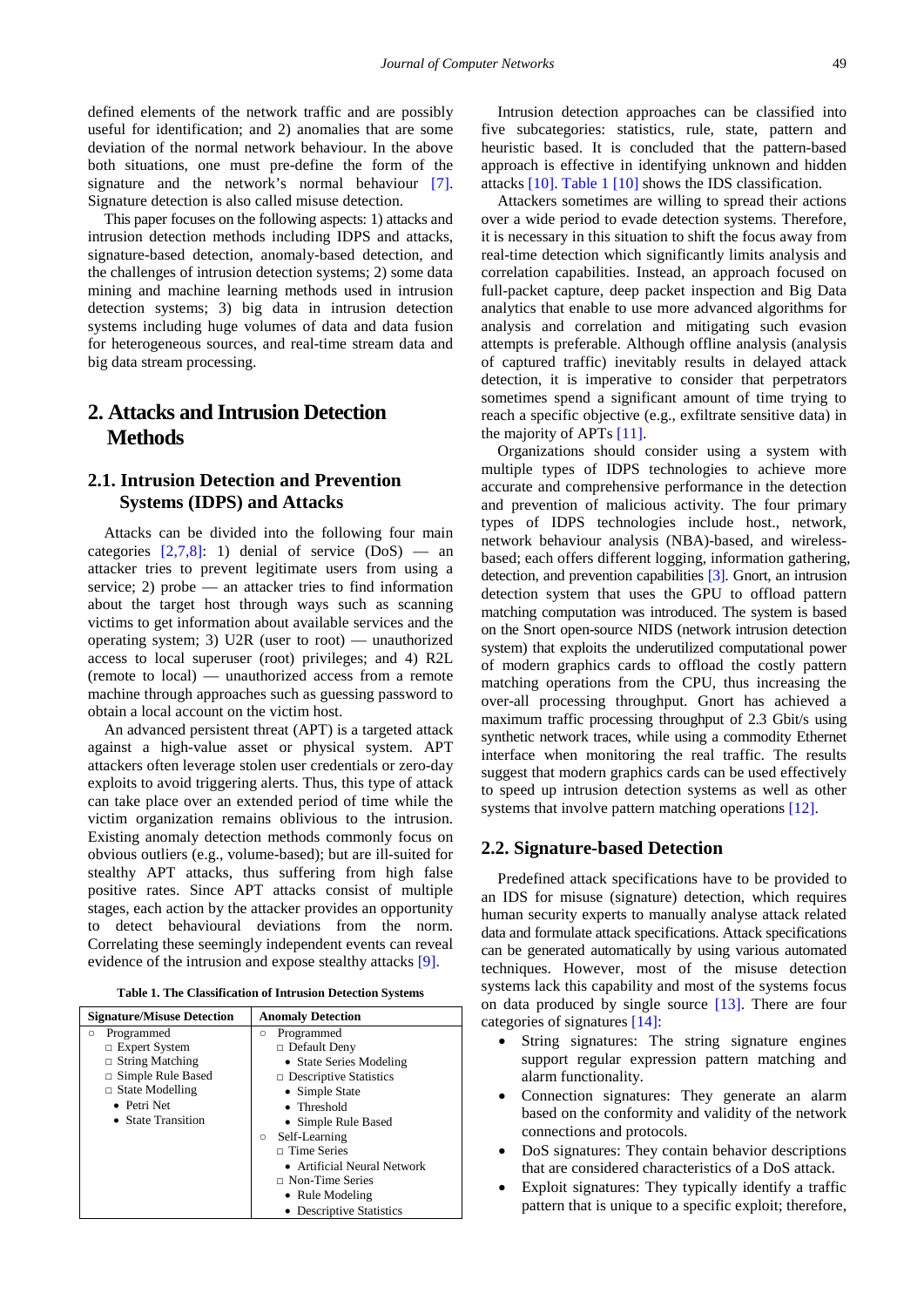each exploit variant may require an individual signature. Attackers may be able to bypass detection by slightly modifying the attack payload. One often must produce an exploit signature for each attack tool variant.

Current anti-virus solutions are vulnerable to zero-day attacks because they are signature based and anomaly-based detection lacks the reliable mechanism to construct an accurate profile to distinguish the attacks from normal events. Although it is extremely difficult to develop an effective solution for defending all unknown attacks, it has been found that most of them have one thing in common — hidden executable content. An anomaly based solution was proposed to detect hidden executable content in the network traffic. Anti-virus products belong to the signature-based detection approach which identifies threats by matching known features. This method provides high accuracy for attacks already known, but not effective for zero-day attacks. Zero-day attacks include new type threats and the variations of existing attacks which have no evidence of specific features at their first launches. The only solution to defend against zero-day attacks is the anomaly-based detection independent of specific signatures [\[15\].](#page-7-2)

#### **2.3. Anomaly-based Detection**

Anomaly based detection is also called "behaviour-based detection". It is an IDS method which models the behaviour of the network, users, and computer systems and raises an alarm whenever there is a deviation from the normal behaviour. It is particularly good at identifying probes and sweeps towards network hardware. It can give early warnings of potential intrusions because scans and probes are the predecessors of all attacks [\[16\].](#page-7-3) Anomaly detection may be divided into static and dynamic anomaly detection. Static anomaly detectors usually only address the software portion of a system; therefore, they focus on integrity checking. Dynamic anomaly detection typically operates on audit records or monitored networked traffic data [\[13\].](#page-7-0) 

Detectors of behavioural deviations are referred to as "anomaly sensors" with each sensor examining one aspect of the host's or user's activities within a network. For instance, a sensor may profile the set of machines that each user logs into to find anomalous access patterns; keep track of the external sites that a host contacts to identify unusual connections; study users' regular working hours to flag suspicious activities in the middle of the night; or track the flow of data between internal hosts to find unusual "sinks" where large amounts of data are gathered. The triggering of multiple sensors suggests more suspicious behaviour [\[9\].](#page-6-7) Much research has focused on the network traffic in the flow-level network. Therefore, a novel approach was proposed to reveal the abnormal patterns by dealing with the packet-level network data based on the latest method from compressed sensing [\[17\].](#page-7-4)

Since current Internet threats include not only malicious codes like Trojan or worms, but also spyware and adware which do not have explicit illegal content. It is necessary to have a mechanism to prevent downloading hidden executable files in the network traffic. A solution was presented to identify executable content for the anomaly-based network intrusion detection system (NIDS) based on the file byte frequency distribution [\[15\].](#page-7-2) One

way to glean more context in network traffic analysis is to investigate what kind of data is being moved. With deep packet inspection and session reassembly, one can perform file-based analysis of content for improving detection accuracy and compare current traffic with baselines to look for anomalies in data movement. The following situations help identify anomalies [\[18\]:](#page-7-5)

- Time of day: If a user doesn't normally work in the middle of the night, but he or she does so two days in a row, this could indicate malicious activity.
- Application patterns: Many web-based applications have known and predictable transaction patterns that can be profiled. One can look for anomalies according to an established baseline.
- File size: If a user moves, for example, 2GB of traffic in 24 hours, but he or she normally move no more than 100MB per day, an alert should be triggered.
- Simple DLP: One can fingerprint files to look for sensitive content or regular expressions which match account numbers or other protected data. This isn't full DLP classification and analysis, but it could flag something as malicious if there is no overhead of full DLP.

In recent years, sampled traffic data has also been used as input for anomaly detection, e.g., detecting DoS attacks or worm scans. It is well known that sampling distorts traffic statistics such as mean rate and flow size distribution. Two kinds of sampling have been widely discussed in literature. They are: flow sampling and packet sampling. Packet sampling is simple to implement with low CPU power and memory requirements. Flow sampling emerges as an alternative to overcome the limitations of packet sampling. It is shown to improve accuracy but still suffers from prohibitive memory and CPU power requirements. Packet traces captured from a Tier-1 IP-backbone were sampled using four popular methods: random flow sampling, random packet sampling, smart sampling, and sample-and-hold. The sampled data is then used as input to detect two common classes of anomalies: port scans and volume anomalies. Port scanning is usually associated with worm or virus propagation, while volume anomalies can occur due to a variety of reasons, including flash crowds and DoS attacks. Several port-scan detection techniques have been proposed. For instance, SPICE performs a complex offline Bayesian analysis to detect stealthy port scans. Snort is a flexible open-source intrusion detection system that issues scan alerts based on user-defined connection patterns and rates. Threshold Random Walk (TRW) and Time Access Pattern Scheme (TAPS), two effective "online" port-scan detection techniques, were presented. Three representative algorithms including a wavelet-based volume anomaly detection and two port-scan detection algorithms were studied based on hypotheses testing [\[19\].](#page-7-6) [Table 2](#page-3-0) [\[20\]](#page-7-7) shows the mapping of attacks with anomalies. Point anomalies corresponds to data samples which qualify as anomaly with respect to the rest of the dataset. Contextual anomaly (also called conditional anomaly) refers to an anomalous behaviour which is considered as an anomaly only in certain contexts and not in others. Collective anomalies refer to the collections of data samples which are anomalous altogether [\[21,22\].](#page-7-8)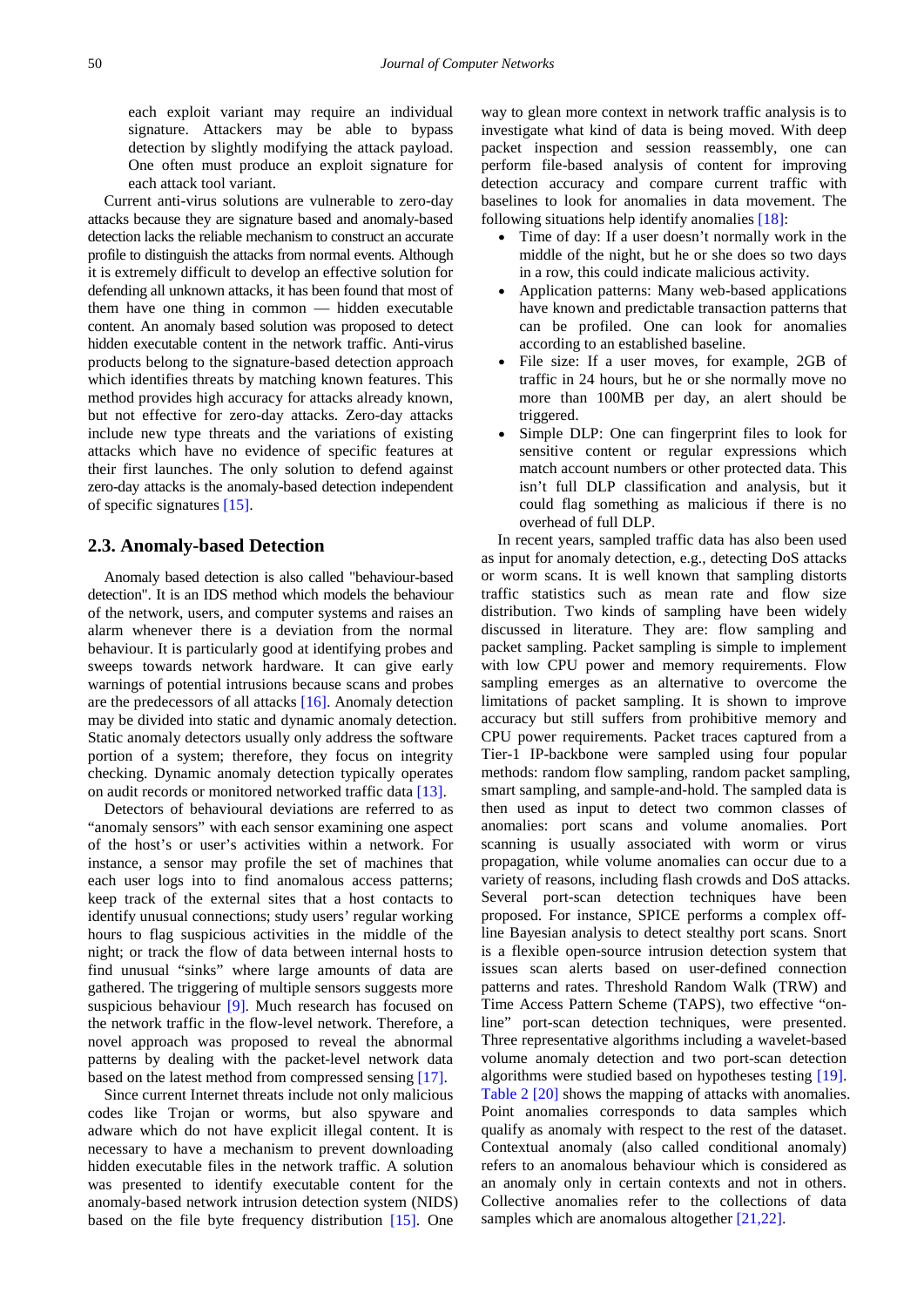**Table 2. Mapping of Various Attacks with Anomalies** 

<span id="page-3-0"></span>

| Anomaly    | <b>Network Attacks</b>             |
|------------|------------------------------------|
| Point      | U <sub>2</sub> R, R <sub>2</sub> L |
| Contextual | Probe                              |
| Collective | DoS                                |

### **2.4. Comparison of Intrusion Detection/Prevention System (ID/PS) Methods**

Compared with signature-based approaches, anomaly-based approaches can lead to a faster execution, but often result

in a high false positive rate. Since the intrusion patterns and normal patterns do not always comply with certain distributions, nor are they linearly separable; therefore, this situation causes problems when applying statistical learning methods such as support vector machine (SVM) for intrusion detection [\[23\].](#page-7-9) Ignorance of the packet payload is a major reason for the poor performance of anomaly detection on the application level. In signaturebased methods, intense analysis has been made on the packet payload to extract the unique signatures, so the signature-based approach can provide extremely high accuracy on existing attacks [\[15\].](#page-7-2) [Table 3](#page-3-1) [\[24\]](#page-7-10) compares ID/PS methods and their features.

|  |  |  | Table 3. Comparison of ID/PS Methods and Features |  |
|--|--|--|---------------------------------------------------|--|
|--|--|--|---------------------------------------------------|--|

<span id="page-3-1"></span>

| <b>Aspects</b>             | <b>Methods</b> | <b>Advantages</b>                                                                                                                                                                                                                                                                                              | <b>Disadvantages</b>                                                                                                                                                                                                                                       |  |
|----------------------------|----------------|----------------------------------------------------------------------------------------------------------------------------------------------------------------------------------------------------------------------------------------------------------------------------------------------------------------|------------------------------------------------------------------------------------------------------------------------------------------------------------------------------------------------------------------------------------------------------------|--|
| Audit source<br>location   | Host based     | Do not require additional hardware.<br>$\bullet$<br>Cost effective.<br>Easy to deploy due to not affecting existing<br>infrastructures.<br>Able to see low-level local activities such as file<br>accesses, changes to file permissions.<br>Can deal with encrypted and switched<br>$\bullet$<br>environments. | A very limited view of the network.<br>$\bullet$<br>More disposed to illegal tampering due to<br>$\bullet$<br>being close to users.                                                                                                                        |  |
|                            | Network based  | Quick response.<br>$\bullet$<br>Less prone to false positives than host-based<br>٠<br>systems.<br>Able to detect attacks missed by host-based<br>$\bullet$<br>systems due to monitoring network traffic at the<br>transport layer.                                                                             | Not be aware of implementation of each<br>$\bullet$<br>host's protocol due to being far from<br>individual hosts.<br>No capability to decrypt encrypted data.<br>$\bullet$<br>Difficulty to remove evidence.<br>$\bullet$                                  |  |
| Detection<br>methods       | Anomaly        | Able to detect most new attacks.<br>Using fewer rules compared with the signature<br>based techniques, thus increasing detection rate<br>and effectiveness.                                                                                                                                                    | Difficult to discover the boundaries between<br>$\bullet$<br>abnormal and normal behavior.<br>Higher false positive alarms.<br>$\bullet$<br>Difficulty in adapting to continuously<br>$\bullet$<br>changing normal behavior and dynamic<br>anomaly.        |  |
|                            | Misuse         | Be reliable, efficient, and generate a very low<br>false alarm rate in detecting specified and well-<br>known intrusions.                                                                                                                                                                                      | • False alarms due to poorly constituted<br>signatures.<br>Limitation in unknown attacks.<br>$\bullet$<br>Matching signatures is well done for single<br>$\bullet$<br>connection attacks only, while most of the<br>attacks involve multiple connections.  |  |
| Data distribution<br>modes | Central        | All of the monitoring, detection, and response<br>activities are controlled directly by a central<br>console.                                                                                                                                                                                                  | Data can be destroyed or modified by an<br>$\bullet$<br>attacker.<br>An intruder can modify or disable the<br>$\bullet$<br>programs running on a system                                                                                                    |  |
|                            | Distributed    | The distributed data utilizes the traffic<br>$\bullet$<br>information from various sources to investigate<br>the security status.                                                                                                                                                                              | The data flow between host monitors and the<br>$\bullet$<br>director agent may generate high network<br>traffic overheads.                                                                                                                                 |  |
| Technology<br>layout       | Wired          | Wired networks are faster and low cost.<br>$\bullet$                                                                                                                                                                                                                                                           | Heavily dependent on structure platform and<br>$\bullet$<br>not easy to deploy.                                                                                                                                                                            |  |
|                            | Wireless       | Wide coverage and unlimited access.<br>$\bullet$<br>Mobile agents have less energy consumption.<br>$\bullet$<br>Scalable and independent from infrastructure<br>$\bullet$<br>platform.                                                                                                                         | The wireless medium itself has to be.<br>$\bullet$<br>protected in addition to attacks that may be<br>performed on a wired network.                                                                                                                        |  |
| Time of detection          | Non real-time  | Less resource consumption.<br>$\bullet$<br>High capabilities to provide the evidence of data<br>$\bullet$<br>forensic.                                                                                                                                                                                         | Cannot provide real time response to prevent<br>٠<br>or mitigate damages.                                                                                                                                                                                  |  |
|                            | Real-time      | Excels in attack detection and prevention.<br>$\bullet$<br>Can fill the network inherent security gaps<br>$\bullet$<br>associated with vulnerability to various types of<br>attacks (especially DoS) that are not detectable by<br>common approaches.                                                          | The performance is affected by a running<br>$\bullet$<br>agent through the system.<br>Cannot handle encrypted packets.<br>$\bullet$<br>The source address can be spoofed and<br>$\bullet$<br>makes it hard to trace and responds attacks<br>automatically. |  |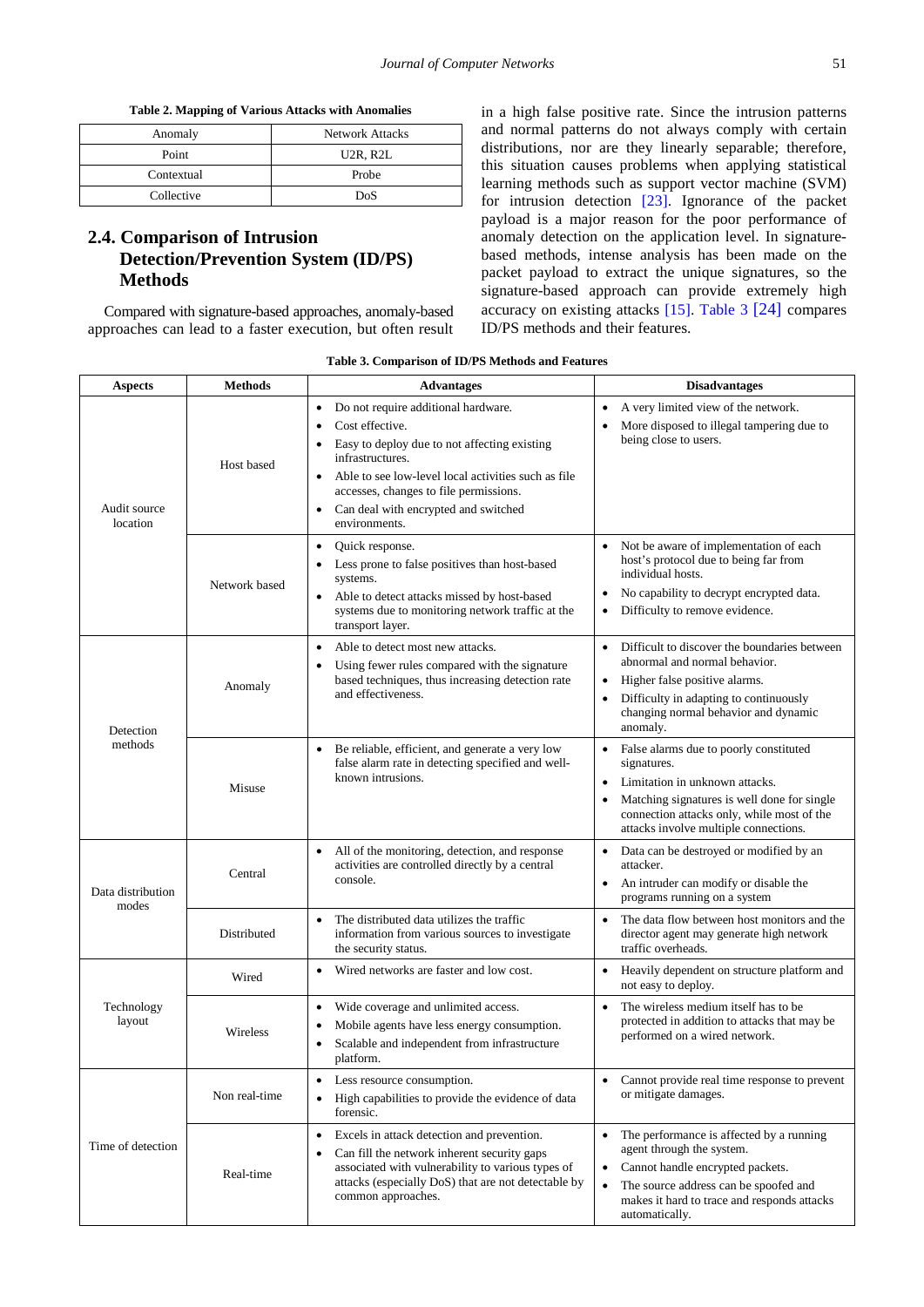#### **2.5. Challenges of Intrusion Detection Systems**

One challenge for IDS devices deployed over a large network lies in that IDS components communicate across sub-networks, sometimes through firewalls and gateways. For different parts of the network, network devices may use different data formats and different protocols for communication. The IDS must be able to recognize the different formats. Another challenge for the IDS in a large network is effectively monitoring traffic. Network intrusion detection system (NIDS) components are scattered throughout a network. If the components are not placed strategically, many attacks can bypass NIDS sensors by traversing alternate paths in a network [\[25\].](#page-7-11) A major challenge for current IDSs is the limited time window for which the connection state can be maintained. As all modern IDSs are focused on real-time detection, they can only support a short time window (usually a few seconds) in which attacks can be detected for Transmission Control Protocol (TCP) sessions. Port scanning is a practical example of this weakness. A quick port scan against a host will trigger an alert from virtually any IDS. However, if this scan is spread over a period of several minutes, the attack will pass undetected for the majority of IDSs [\[11\].](#page-6-9) In networks, the following challenges are still open issues and summarized below for intrusion detection solutions [\[26\]:](#page-7-12)

- Runtime limitation: Real time intrusion detection should capture and inspect each packet without any packet loss. High traffic load can impact the capture and inspection methods and requires a power solution to this issue.
- Number of false positives: Reducing computational complexity in pre-processing is required.
- The intrusion detection setup should be independent of its infrastructure.
- Attack anomalies changes and going undetected: Detection profiles and methods should be dynamically updated and adapted in order to detect new attack patterns without compromising the performance.

# **3. Some Data Mining and Machine Learning Methods Used in Intrusion Detection**

The research performed from the years 2001 till 2008 was summarized and the outcome showed that the attack detection research emphasized trying to find hybrid solutions and detection classification. However, the outcome of the research performed from the years 2010 till 2015 showed that the attack detection research during this period emphasized more on machine learning and data mining including hybrid solutions with misuse-based and anomaly-based intrusion detection [\[26\].](#page-7-12)

The analysis of stream data is important. Due to the transient and dynamic nature of intrusions and malicious attacks, it is necessary to perform intrusion detection in the data stream environment. Furthermore, an event may be normal on its own, but it is considered malicious if it is

viewed as part of a sequence of events. Therefore, it is necessary to study what sequences of events are frequently encountered together, find sequential patterns, and identify outliers. Data mining methods for finding evolving clusters and building dynamic classification models in data streams are also necessary for real-time intrusion detection [\[27\].](#page-7-13) Outlier detection is an instance of data mining and it is useful for intrusion detection. There are two types of outliers. The first type is the one that deviate significantly from others within their own network peripherals, while the second type is the one whose patterns belongs to other network services other than their own service. Much research has shown that it is extremely difficult to find out outliers directly from high dimensional datasets; therefore, much work has been done in reducing the dimensionality of the dataset. Dimension reduction can be performed by principal component analysis (PCA) [\[23\].](#page-7-9)

Intrusions can be launched from several different locations and target to many different destinations. Distributed data mining methods may be used to analyse network data from several network locations to detect these distributed attacks [\[27\].](#page-7-13) Evolving data stream mining classifiers have been used in massive online analysis (MOA) as they are capable to handle concept drift in data streams. There are 16 evolving data stream classifiers in MOA [\[2\].](#page-6-1) Unsupervised intrusion detection can be based on clustering that aims to group data instances together into clusters. All the instances that appear in small clusters are labelled as anomalies because normal instances should form large clusters compared to intrusions [\[28\].](#page-7-14) [Table 4](#page-4-0) [\[20\]](#page-7-7) shows a taxonomy of network anomaly detection methods according to statistics, clustering, classification, and information theory. PCA is often regarded as one of methods in data mining.

**Table 4. Methods of Network Anomaly Detection**

<span id="page-4-0"></span>

| Categories            | Methods                                                                                                         |
|-----------------------|-----------------------------------------------------------------------------------------------------------------|
| <b>Statistics</b>     | Principal component analysis (PCA), signal<br>processing, mixture model                                         |
| Clustering            | Regular clustering, co-clustering                                                                               |
| Classification        | Rule-based, support vector machine (SVM), Bayesian<br>network, and neural network                               |
| Information<br>theory | Techniques based on entropy, relative entropy,<br>conditional entropy, information gain, or information<br>cost |

The *k*-means clustering method can be used to cluster a dataset into a number of clusters. One may directly cluster the training set or alternatively choose to perform feature selection followed by dimensionality reduction and then apply *k*-means clustering on the data with reduced dimensionality [\[29\].](#page-7-15) The *k*-means algorithm was chosen to evaluate the performance of an unsupervised learning method for anomaly detection using the KDD Cup 1999 network dataset. The results of the evaluation confirm that a good detection rate can be achieved while maintaining a low false alarm rate [\[30\].](#page-7-16) A hybrid IDS with a group of three data mining methods was used for anomaly detection to decrease false alarm rate in the IDS which includes *k*-means, *k*-nearest neighbour (*k*-NN) and the Decision Table Majority method. Another hybrid model that combines *k*-means, *k*-NN, Naive Bayes was presented.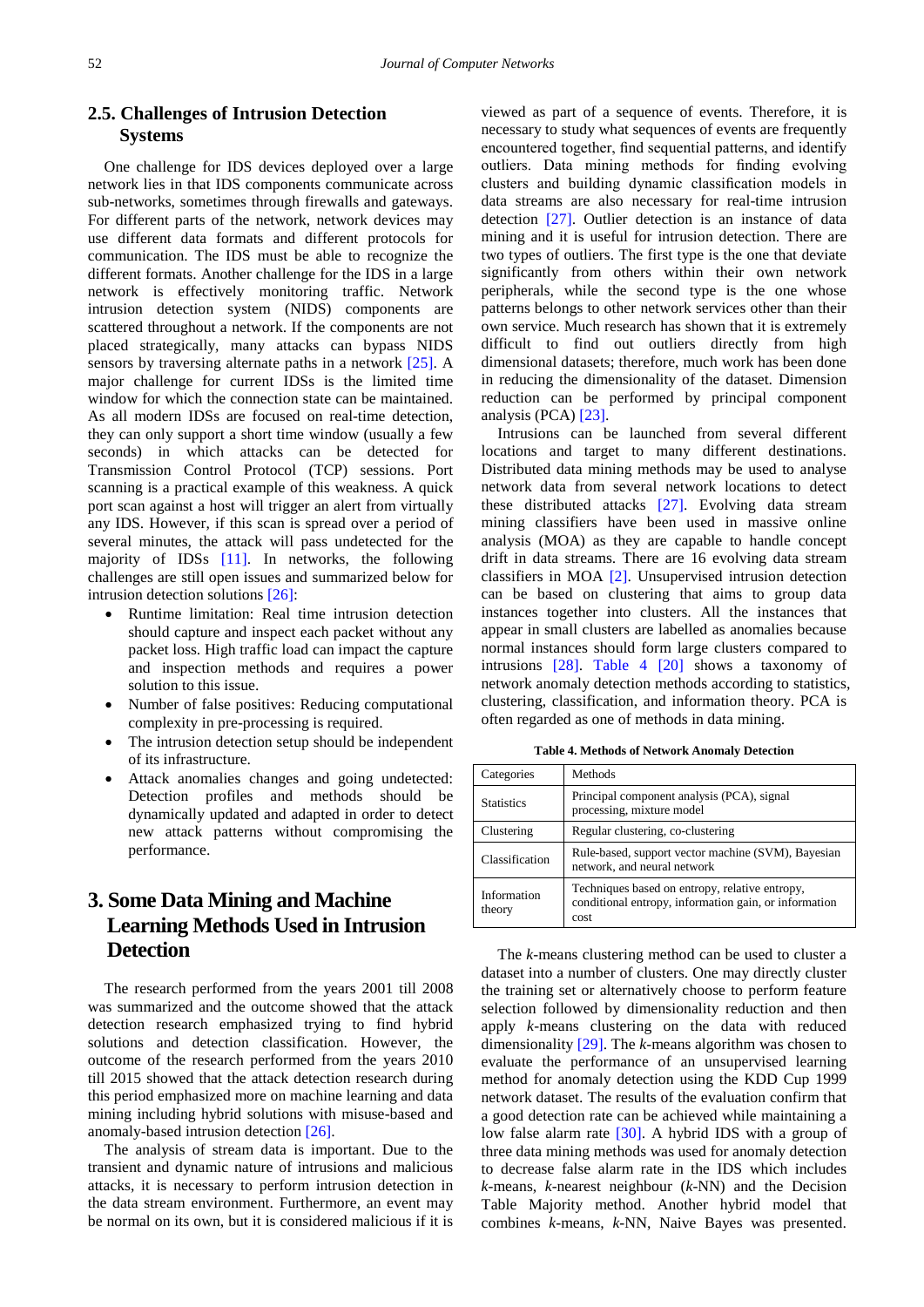This model uses entropy based feature selection method for attribute selection. It applies *k*-means clustering algorithm for the clustering purpose which is followed by *k*-NN and Naïve Bayes classification algorithms for detecting intrusions. The model shows better performance than only *k*-means or the combination of *k*-means and *k*-NN. The IDS based on the neural network with the backpropagation algorithm requires a very large amount of data and takes time to ensure the results accuracy. Boosted decision tree (DT) approach for intrusion detection system is an ensemble approach and its detection rate is good but has moderate false alarm rate. Because it combines a few decision trees, it becomes complex and needs more time and space [\[31\].](#page-7-17)

Using a DT for classification gives a good accuracy which in turn can help reduce the training and testing time compared with traditional neural network. The importance of the DT in modelling intrusion detection for the classes R2L and DoS has been proven. For the classes U2R and probe, the rule-based classification is more suitable. However, the DT is more suitable than the rule-based classification in modelling intrusion detection systems based on acceptable levels of the false alarm rate [\[8\].](#page-6-11) Some techniques for intrusion detection were investigated and their performance was evaluated based on the benchmark KDD Cup 99 data. DT and SVM were explored as intrusion detection models; a hybrid DT–SVM model and an ensemble approach with DT, SVM and DT– SVM models were designed as base classifiers. Empirical results revealed that DT gives a better or equal accuracy for classes normal, probe, R2L, and U2R. The hybrid DT– SVM approach improves or delivers equal performance for all the classes when compared with a direct SVM approach. The ensemble approach gave the best performance for R2L and probe classes. The ensemble approach gave a 100% accuracy for the probe class, and this suggests that a 100% accuracy might be possible for other classes too if proper base classifiers are chosen [\[32\].](#page-7-18) Traditional data mining and machine learning methods have limitations in intrusion detection and prevention because ID/IP systems generate big data with high volume, high velocity, and various data formats, etc.

## **4. Big Data in Intrusion Detection Systems**

#### **4.1. Huge Volume of Data and Data Fusion for Heterogeneous Sources**

Traditionally, the range of systems for detecting and preventing cyber-attacks can be grouped as follows: antivirus programs, host IDS/IPS, network IDS/IPS, logging, network device events, file integrity monitoring (FIM) and whitelisting, and security and information event management (SIEM). Although these systems are useful in many ways, they are proving to be largely ineffective against current types of stealthy cyber-attacks. The reasons are: 1) they operate independently from each other; 2) they generate a huge amount of data which is difficult and time consuming to analyse, thus it is easy to miss key cyber-attack events [\[33\].](#page-7-19) Big Data analytics

(BDA) can sift through a huge amount of data much quicker and heterogeneous systems can be made more efficient and effective [\[20\].](#page-7-7) Validating the vast amount of data in content networks is a major challenge because there is a very large number of different types of sources such as blogs, social networking platforms, or news sites with social networking functionalities, and different types of content such as comments, articles, and tweets, etc. Therefore, it is needed to derive simple rules for validating content and leverage content recommendations from other users. The recommending users themselves must be assessed based on the reputation and trust criteria [\[34\].](#page-7-20)

A challenge in detecting APTs is the massive amount of data to sift for detecting anomalies. The data comes from an ever-increasing number of diverse information sources that have to be audited. Big Data analysis is a suitable approach for APT detection. By using a MapReduce implementation, an APT detection system has the possibility to more efficiently handle highly unstructured data with arbitrary formats that are captured by many types of sensors (e.g., Firewall, IDS, Syslog, NetFlow, and DNS) over long periods of time. In addition, the massive parallel processing mechanism of MapReduce can use much more sophisticated detection algorithms than the traditional SQL-based data system[s \[9\].](#page-6-7)

A common technique which is used to stop a flood of alerts (big alert data) is called alert correlation. The basic concept of alert correlation is that a system should filter and aggregate multiple alarms into one alarm so that a flood of alarms of the same type does not occur when the same characteristic is causing the same alarm. Data fusion is a technique to aggregate intrusion detection data from many various heterogeneous sources such as system log files, system messages, user profile databases, operator commands, numerous distributed packet sniffers, and Simple Network Management Protocol (SNMP) traps and queries. Situational awareness can be enhanced with data fusion in cyberspace. However, data Fusion has not been widely adopted within the intrusion detection domain. Much research has been conducted for alert correlation with intrusion detection, while few work deals with event fusion or other types of data fusion. More experiment with different data fusion techniques should be conducted, especially in the context of many diverse heterogeneous sources which contain big data [\[4\].](#page-6-3)

Three main approaches about using Big Data analytics tools for cyber security were discussed. The first method involves making existing systems such as SIEM and data loss prevention (DLP) more intelligent and less noisy so that only the most dangerous cyber-attacks (e.g. APTs) are flagged and isolated. In the second method, the data for the analytics is sourced from internal and external sources (such as online and mobile activities), and the analytics setting is customised (or ad hoc). This means the organisations can set their own search criteria and search for malicious activities can be performed 'in google-like fashion' in some Big Data analytics systems. In the third method, the analytics is performed mainly on external data about threats and bad activities. This means that the Big Data analytics system is designed to comb through the Internet (both dark and public) for malicious activities against organisations [\[20\].](#page-7-7)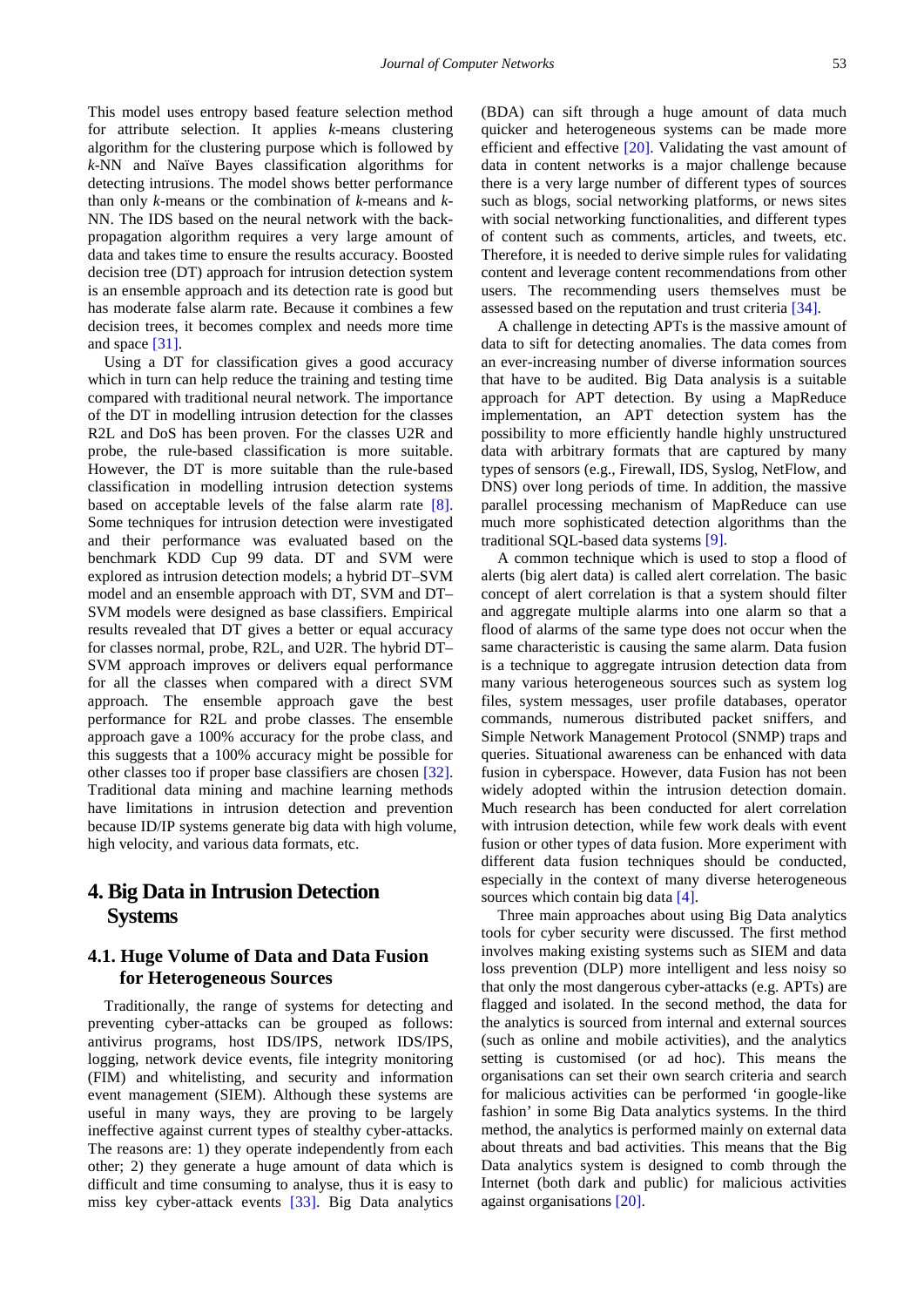#### **4.2. Real-time Stream Data and Big Data Stream Processing**

Handling the velocity of big data is not an easy task. First, a system should be able to collect data generated by real-time events streams at a rate of millions of events per seconds. Second, it needs to handle the parallel processing of the data when it is being collected. Third, it should perform event correlation using a Complex Event Processing engine to extract the meaningful information from moving streams. The three steps should happen in a fault tolerant and distributed way. A real-time system should be a low latency system so that computation can be performed very fast with the near real-time response capabilit[y \[35\].](#page-7-21)

Real-time distributed stream processing models can benefit traffic monitoring applications for cyber security threats detection. Due to the large volume, data should be separated in partition to treat it in parallel. High availability, fault tolerance, and fail recovery are critical in stream processing systems. Stream processing platforms must provide resilience mechanisms against imperfections such as data loss, delays, or out of order samples which are common in data stream. Platforms should minimize communication overhead between distributed processes in data transmission. Real-time monitoring applications require distributed stream processing. The main method to analyse big data in a distribute fashion is the MapReduce technique with Hadoop open-source implementation. Nevertheless, platforms based on this technique are not ideal, even sometimes inappropriate to process real-time streaming applications [\[36\].](#page-7-22)

Approaches based on traditional solutions like Data Stream Management Systems (DSMS) and Complex Event Processors (CEP) are generally insufficient for the challenges posed by stream processing in a big data context. The analytical tasks required by stream processing are so knowledge-intensive that automated reasoning tasks are also needed. The problem of effective and efficient processing of streams in a big data context is far from being solved even if considering recent breakthroughs in NoSQL databases and parallel processing technologies. Big Data stream processing often poses hard/soft real-time requirements for the identification of significant events because their detection with a too high latency could be completely useless [\[34\].](#page-7-20) It was envisioned to build a NIDS that is capable of handling big data network streams by utilizing Big Data tools such as Hadoop and a network monitoring tool called PacketPig. PacketPig is capable of deep packet inspection, deep network analysis, and even full packet capture when using it with Hadoop. The effectiveness of clustering algorithms for analysing packet classification was mainly considered [\[4\].](#page-6-3)

#### **5. Conclusion**

Using a system with multiple types of IDPS technologies helps achieve more accurate and comprehensive performance. Anti-virus products belong to the signature-based detection approach. Signature-based approaches can have high accuracy for existing attacks, but cannot detect new or unknown attacks (zero-day attacks). The anomaly-based

approaches can be used to defend against zero-day attacks and can detect most new attacks, but often result in a high false positive rate. Anomaly detectors act as anomaly sensors and each sensor examining one aspect of the host's or user's activities within a network. The triggering of multiple sensors suggests more anomaly behaviour. It is difficult to find out outliers directly from high dimensional datasets; therefore, dimension reduction is often performed by PCA. An ensemble approach often achieves a better performance such as accuracy in modelling intrusion detection and predicting classes of attacks.

Real-time monitoring applications require distributed stream processing. High availability, fault tolerance, and fail recovery are critical in stream processing systems. A key challenge for current IDSs is the limited time window for which the connection state can be maintained. Situational awareness can be enhanced through data fusion that helps deal with diverse heterogeneous data sources and big data. IDS and IPS are sources of big data because they generate a huge amount of data and the data are often heterogeneous. The IDS should be able to recognize the different data formats and different protocols for communication which are the features of big data. Big Data analytics (BDA) can sift through a huge amount of data much quicker and heterogeneous systems can be made more efficient and effective.

#### **References**

- <span id="page-6-0"></span>[1] Choras M., Kozik R., Bruna MPT. Yautsiukhin A, Churchill A, Maciejewska I, & Jomni A. Comprehensive approach to increase cyber security and resilience. In Availability, Reliability and Security (ARES) 2015, 10th International Conference o*n* (pp. 686- 692). IEEE.
- <span id="page-6-1"></span>[2] Faisal MA, Aung Z, Williams JR, Sanchez A. Securing advanced metering infrastructure using intrusion detection system with data stream mining. In Pacific-Asia Workshop on Intelligence and Security Informatics 2012 May 29 (pp. 96-111). Springer Berlin Heidelberg.
- <span id="page-6-2"></span>[3] Scarfone K, Mell P. Guide to intrusion detection and prevention systems (idps). NIST special publication, 2007, 800(2007): 94.
- <span id="page-6-3"></span>[4] Zuech R, Khoshgoftaar TM, Wald R. Intrusion detection and big heterogeneous data: a survey. Journal of Big Data. 2015, Feb 27;  $2(1): 3.$
- <span id="page-6-4"></span>[5] Marchal S, Jiang X, State R, Engel T. A big data architecture for large scale security monitoring. InBig data (BigData Congress), 2014 IEEE international congress on 2014 Jun 27: 56-63. IEEE.
- <span id="page-6-5"></span>[6] Kizza JM. Guide to computer network security. Springer; 2009.
- <span id="page-6-6"></span>[7] Kukielka P, Kotulski Z. Analysis of different architectures of neural networks for application in intrusion detection systems. InComputer Science and Information Technology, 2008. IMCSIT 2008. International Multiconference on 2008 Oct 20: 807-811.. **IEEE**
- <span id="page-6-11"></span>[8] Anuar NB, Sallehudin H, Gani A, Zakari O. Identifying false alarm for network intrusion detection system using hybrid data mining and decision tree. Malaysian journal of computer science. 2008; 21(2):101-15.
- <span id="page-6-7"></span>[9] Cárdenas AA, Manadhata PK, Rajan S. Big data analytics for security intelligence. University of Texas at Dallas @ Cloud Security Alliance. 2013 Sep.
- <span id="page-6-8"></span>[10] Guillen E, Sánchez J, Paez R, Inefficiency of IDS static anomaly detectors in real-world networks. Future Internet. 2015 May 6: 7(2): 94-109.
- <span id="page-6-9"></span>[11] Virvilis N, Serrano O. Big Data Analytics for Sophisticated Attack Detection, ISACA Journal, 2014, Volume 3, 1-8.
- <span id="page-6-10"></span>[12] Vasiliadis G, Antonatos S, Polychronakis M, et al. Gnort: High performance network intrusion detection using graphics processors[C]//Recent Advances in Intrusion Detection. Springer Berlin/Heidelberg, 2008: 116-134.